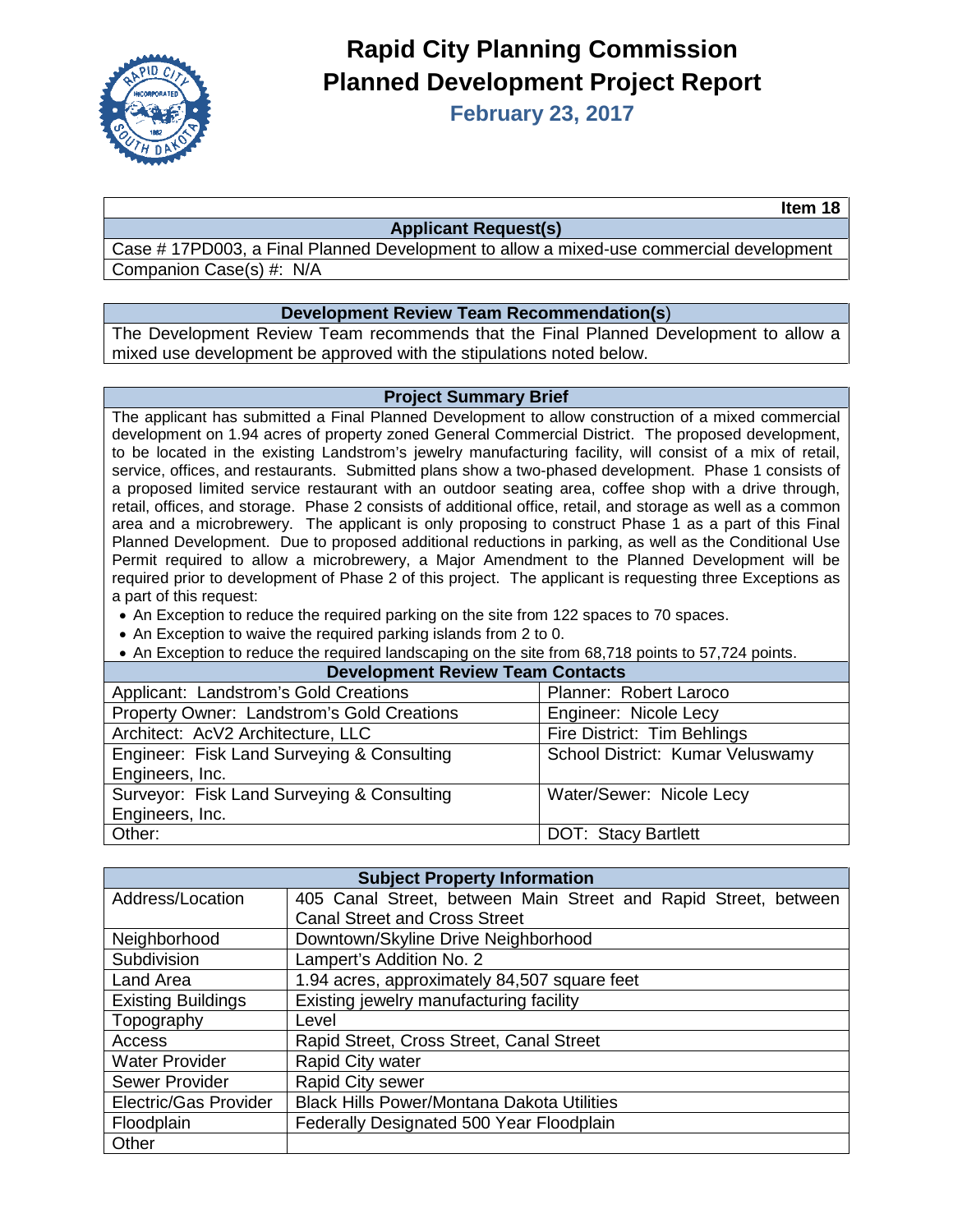| <b>Subject Property and Adjacent Property Designations</b> |            |                    |                                   |  |
|------------------------------------------------------------|------------|--------------------|-----------------------------------|--|
|                                                            | Existing   | Comprehensive Plan | <b>Existing Land Use(s)</b>       |  |
|                                                            | Zoning     |                    |                                   |  |
| <b>Subject Property</b>                                    | GC         | <b>MUC</b>         | Existing<br>jewelry<br>vacated    |  |
|                                                            |            |                    | manufacturing facility            |  |
| <b>Adjacent North</b>                                      | <b>FHD</b> | PG                 | <b>Rapid City Parks</b>           |  |
| <b>Adjacent South</b>                                      | <b>GC</b>  | LI, MUC            | Railroad Right-of-Way, Retail and |  |
|                                                            |            |                    | <b>Services</b>                   |  |
| <b>Adjacent East</b>                                       | GC         | <b>MUC</b>         | Surface parking lot               |  |
| <b>Adjacent West</b>                                       | GC, FHD    | MUC, PG            | <b>Rapid City Parks</b>           |  |

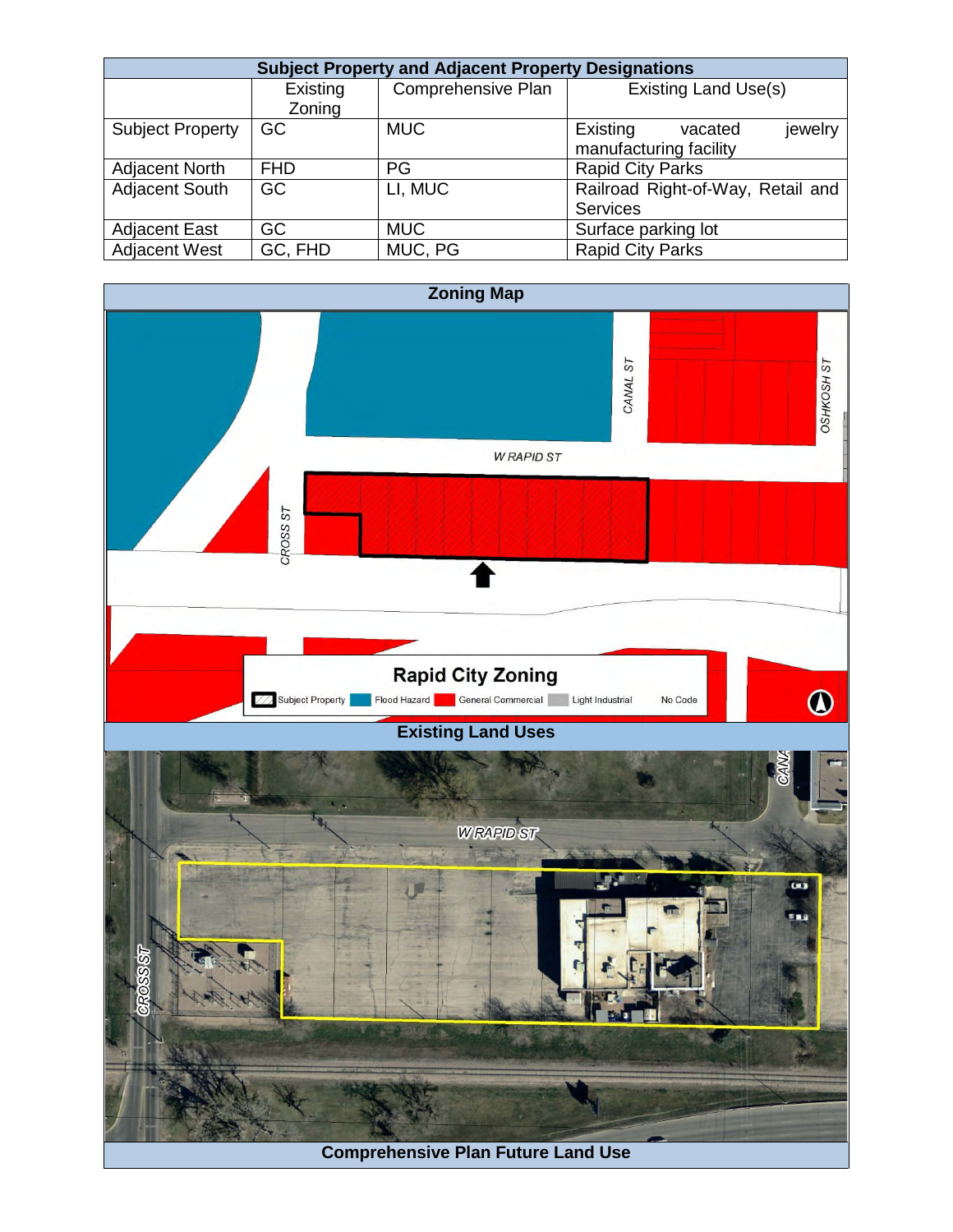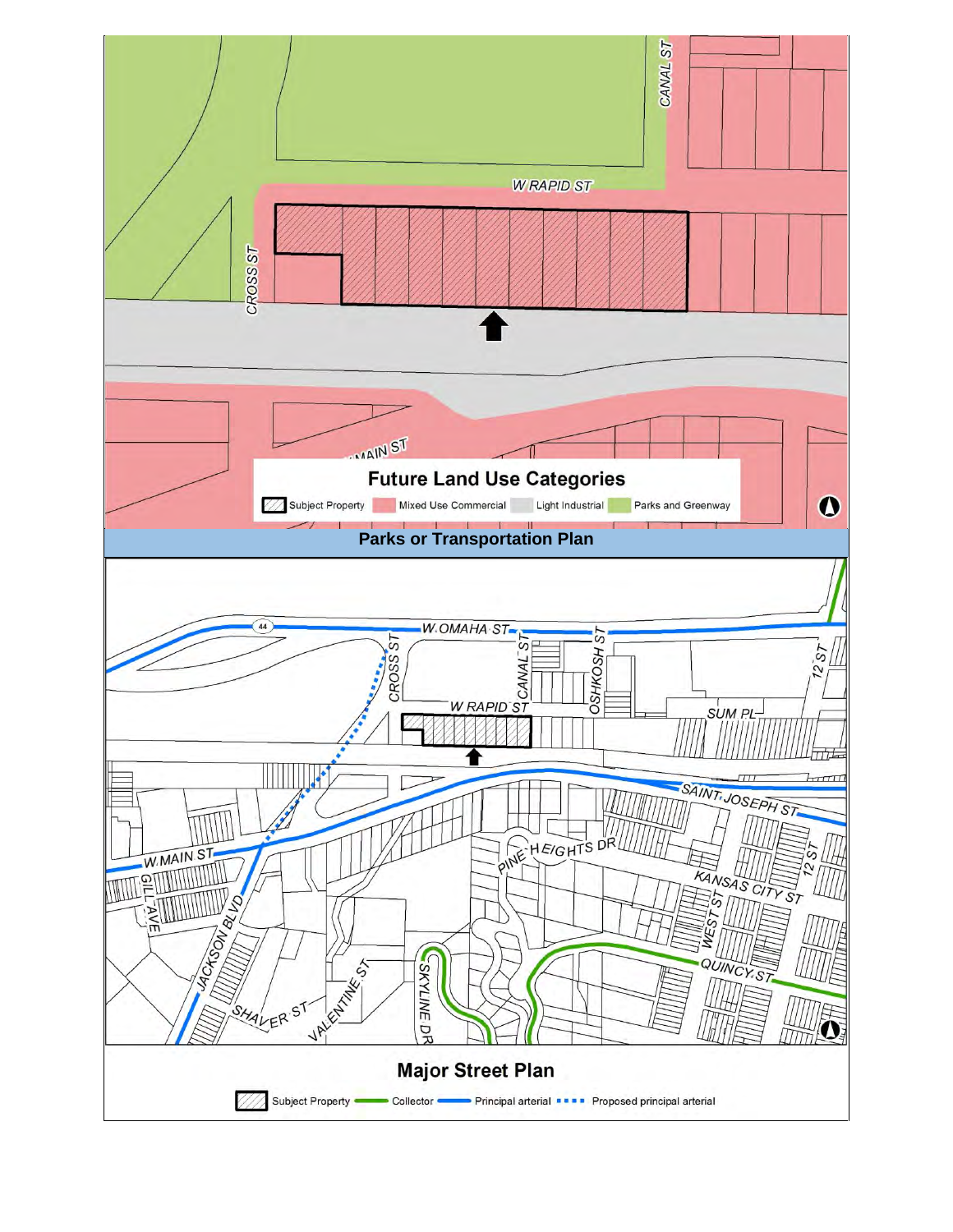| <b>Relevant Case History</b>         |                                                    |                        |                                                                                                 |                        |                                                                               |
|--------------------------------------|----------------------------------------------------|------------------------|-------------------------------------------------------------------------------------------------|------------------------|-------------------------------------------------------------------------------|
| Case/File#                           | <b>Date</b>                                        | <b>Request</b>         |                                                                                                 |                        | <b>Action</b>                                                                 |
| N/A                                  | N/A                                                | N/A                    |                                                                                                 |                        | N/A                                                                           |
|                                      | <b>Relevant Zoning District Regulations</b>        |                        |                                                                                                 |                        |                                                                               |
| <b>General Commercial District</b>   |                                                    |                        | <b>Required</b>                                                                                 |                        | <b>Proposed/Existing</b>                                                      |
| Lot Area                             |                                                    |                        | No minimum required                                                                             | 1.94<br>84,507 sq ft   | approximately<br>acres,                                                       |
| Lot Frontage                         |                                                    |                        | No minimum required                                                                             |                        | Approximately 690.02 feet                                                     |
| Maximum Building Heights             |                                                    |                        | 4 stories, 45 ft                                                                                |                        | 2 stories, approximately 33 ft.                                               |
| <b>Maximum Density</b>               |                                                    |                        | 75%                                                                                             |                        | Approximately 18.4%                                                           |
| Minimum Building Setback:            |                                                    |                        |                                                                                                 |                        |                                                                               |
| Front<br>$\bullet$                   |                                                    |                        | 25 Ft to Rapid Street                                                                           |                        | 0.7 ft (legal non-conforming)                                                 |
| Rear<br>$\bullet$                    |                                                    |                        | 0 ft to south lot line                                                                          | 32.5 ft.               |                                                                               |
| Side                                 |                                                    |                        | 0 ft to east and west lot<br>lines                                                              | west                   | 104.9 ft to east, 230 ft to the                                               |
|                                      | <b>Street Side</b>                                 |                        | 25 ft to Cross Street                                                                           | >300 ft.               |                                                                               |
| Minimum Landscape<br>Requirements:   |                                                    |                        |                                                                                                 |                        |                                                                               |
| # of landscape points                |                                                    | 68,718 points required |                                                                                                 | 57,724 points proposed |                                                                               |
|                                      | 2 required<br>0 proposed<br># of landscape islands |                        |                                                                                                 |                        |                                                                               |
| <b>Minimum Parking Requirements:</b> |                                                    |                        |                                                                                                 |                        |                                                                               |
| $\bullet$                            | # of parking spaces                                |                        | 122+7 stacked required<br>through Phase 1. 175+7<br>stacked spaces required<br>through Phase 2. | Phase 2.               | 70+11 stacked proposed<br>through Phase 1. 117+11<br>stacked proposed through |
| $\bullet$                            | # of ADA spaces                                    |                        | 5 ADA required through<br>Phase 1. 6 Required<br>through Phase 2.                               |                        | 5 ADA proposed in Phase 1<br>for both proposed phases.                        |
| Signage                              |                                                    |                        | Per RCMC                                                                                        | Per RCMC               |                                                                               |
| Fencing                              |                                                    |                        | Per RCMC                                                                                        | None proposed          |                                                                               |

**Planning Commission Criteria and Findings for Approval or Denial Pursuant to Section 17.50.050.F.5 of the Rapid City Municipal Code the Planning Commission shall consider the following criteria in a request for a Planned Development:**

|                                                                                                                                                    | <b>Findings</b>                                                                                                                                                                                                                                                                                                                                                                                                                                                                                                                                                                                                                                               |
|----------------------------------------------------------------------------------------------------------------------------------------------------|---------------------------------------------------------------------------------------------------------------------------------------------------------------------------------------------------------------------------------------------------------------------------------------------------------------------------------------------------------------------------------------------------------------------------------------------------------------------------------------------------------------------------------------------------------------------------------------------------------------------------------------------------------------|
| 1. There are certain conditions<br>pertaining to the particular piece<br>of property in question because<br>of its size shape, or topography;      | There are no conditions existing on this lot due to size,<br>shape, or topography.                                                                                                                                                                                                                                                                                                                                                                                                                                                                                                                                                                            |
| 2. The application of these<br>regulations to this particular<br>piece of property would create a<br>practical difficulty or<br>undue<br>hardship; | The property is currently zoned General Commercial<br>District. Offices, retail, service, coffee shops, drive<br>through service, and restaurants are all permitted uses<br>within the General Commercial District. The applicant is<br>proposing a redevelopment of the site with additional<br>activity-generating uses and, as such, has requested a<br>reductions to parking and landscaping standards. As a<br>result, the applicant has requested this Final Planned<br>Development to seek Exceptions to landscaping and<br>parking standards. The application of the Zoning<br>Ordinance does not create a practical difficulty or undue<br>hardship. |
| 3. Exceptions to the underlying<br>zoning district, if granted, would<br>not cause undue hardship to the<br>the<br>public good<br>impair<br>or     | Based on the proposed uses, a total of 122 parking<br>spaces are required on the site for Phase 1 of the project.<br>Submitted plans show that a total of 70 parking spaces<br>are proposed for the first phase of the project. The                                                                                                                                                                                                                                                                                                                                                                                                                           |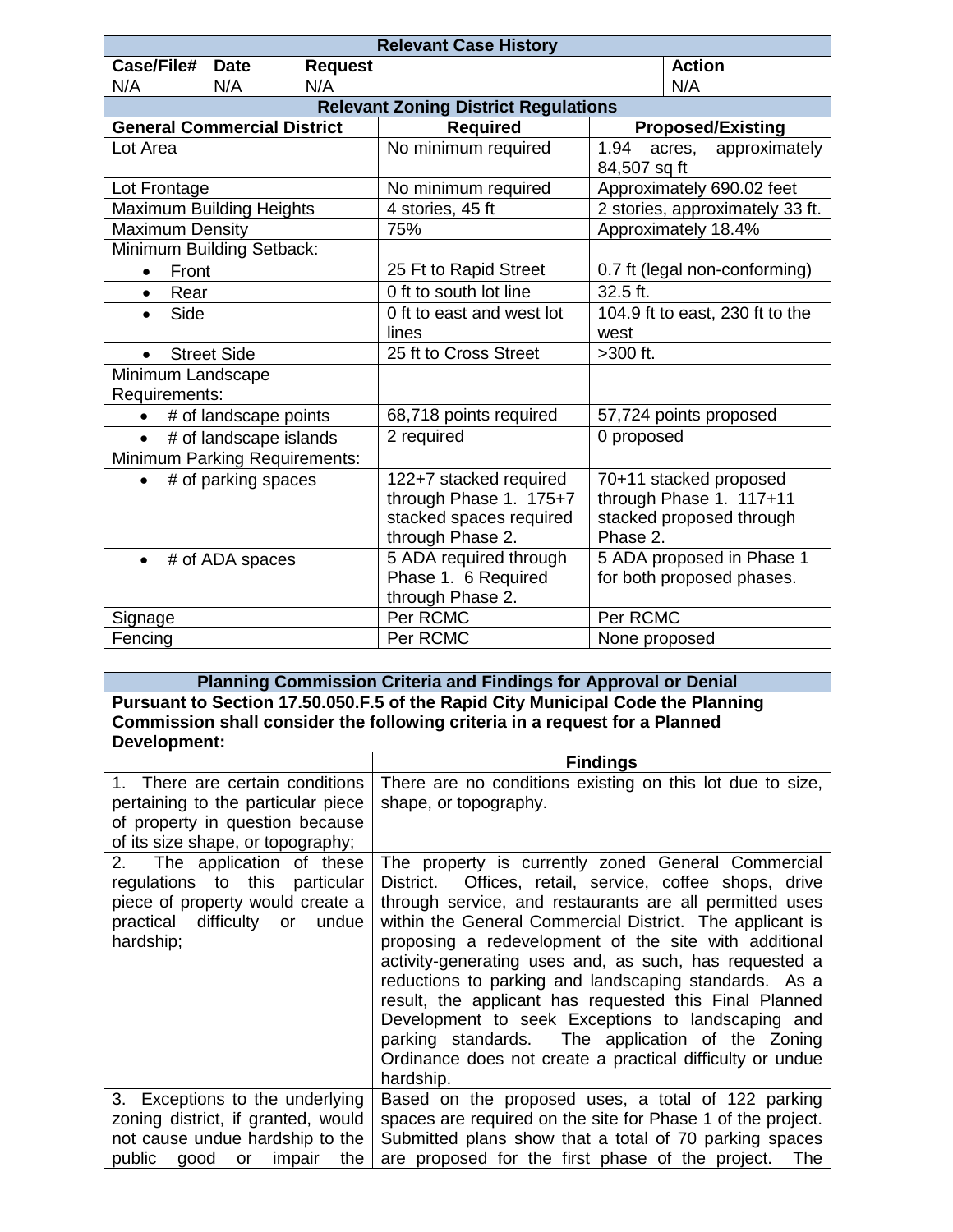| purposes and intent of these<br>regulations; | applicant has noted that the mix of uses within the<br>structure will ensure that customers of one use can utilize<br>other services on the site. In addition, based on the<br>unique combination of uses proposed at the site, peak<br>hours of operation for proposed uses such as the office<br>and retail will be offset from the peak hours of use for the<br>coffee shop and restaurant, ensuring that parking<br>demands will shift throughout the day. During review of<br>the request, staff noted that property to the north and west<br>is currently zoned Flood Hazard District and developed as<br>a part of the Rapid City Greenway Tracts. Surrounding<br>property is currently undeveloped and will remain<br>undeveloped in the future. On-street parking is available<br>on Rapid Street, and will supplement the on-site parking<br>being constructed by the applicant. However, during<br>review of the application, Public Works staff noted that the<br>existing on-street parking may be removed in the future.<br>However, as of this writing there are no plans for the<br>removal of existing on-street parking on Rapid Street.<br>Based on the unique uses proposed on the property and<br>the limited development opportunities in the surrounding<br>neighborhood, parking demands will be adequately<br>addressed as a part of this development. The request to<br>reduce the required parking from 122 parking spaces to<br>70 parking spaces will not cause undue hardship or impair<br>the intent of the Zoning Ordinance. |
|----------------------------------------------|--------------------------------------------------------------------------------------------------------------------------------------------------------------------------------------------------------------------------------------------------------------------------------------------------------------------------------------------------------------------------------------------------------------------------------------------------------------------------------------------------------------------------------------------------------------------------------------------------------------------------------------------------------------------------------------------------------------------------------------------------------------------------------------------------------------------------------------------------------------------------------------------------------------------------------------------------------------------------------------------------------------------------------------------------------------------------------------------------------------------------------------------------------------------------------------------------------------------------------------------------------------------------------------------------------------------------------------------------------------------------------------------------------------------------------------------------------------------------------------------------------------------------------------------------------------|
|                                              | Based on the proposed 70 parking spaces proposed for<br>Phase 1 of the development, a minimum of 1 landscaping<br>island must be provided. The applicant is proposing a<br>landscaped peninsula to create separation between the<br>proposed drive through lane and the rest of the parking lot<br>in lieu of the required island. The requested Exception to<br>waive the required island will also open up the existing<br>parking lot for easier snow removal and circulation<br>patterns in the future. The request to waive the required<br>landscaping island will not cause undue hardship or<br>impair the intent of the Zoning Ordinance.                                                                                                                                                                                                                                                                                                                                                                                                                                                                                                                                                                                                                                                                                                                                                                                                                                                                                                           |
|                                              | Based on the existing and proposed development on the<br>property, a minimum of 68,718 landscaping points are<br>required on the site. Submitted plans show that a total of<br>57,724 points of landscaping are proposed. Based on the<br>projected parking demand, additional landscaping would<br>create a shortage of parking for the facility. In addition,<br>submitted plans show an existing utility easement located<br>on the north side of the property adjacent to Rapid Street,<br>limiting the amount and height of landscaping which can<br>be provided on the property and adjacent right-of-way.<br>Submitted plans show landscaping provided at several<br>key locations, including as a buffer around the proposed<br>patio, adjacent to Rapid Street, and as a buffer to the<br>proposed drive through lane. The location of proposed<br>landscaping will assist in mitigating the size and scope of<br>the proposed development while still providing adequate<br>parking and circulation on the site.<br>The requested<br>Exception to reduce the required landscaping on the site<br>will not cause undue hardship or impair the intent of the                                                                                                                                                                                                                                                                                                                                                                                         |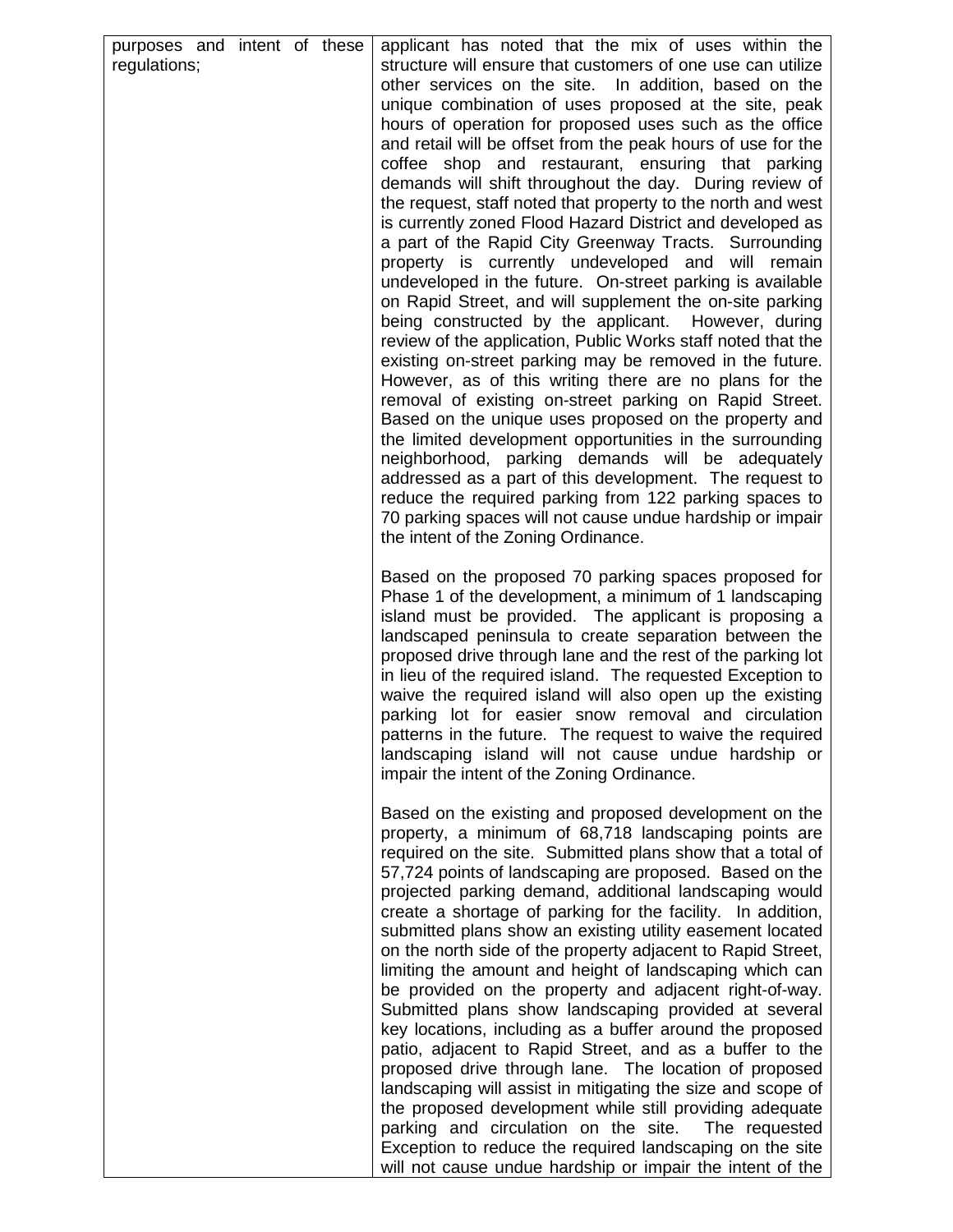|                                                                                                                                                                                                                                         | Zoning Ordinance.                                                                                                                                                                                                                                                                                                                                                                                                                                                                                                                                                                                                                                                                                                                                                                                                                                                                                                                                                                                                                                                                                                                                                                   |
|-----------------------------------------------------------------------------------------------------------------------------------------------------------------------------------------------------------------------------------------|-------------------------------------------------------------------------------------------------------------------------------------------------------------------------------------------------------------------------------------------------------------------------------------------------------------------------------------------------------------------------------------------------------------------------------------------------------------------------------------------------------------------------------------------------------------------------------------------------------------------------------------------------------------------------------------------------------------------------------------------------------------------------------------------------------------------------------------------------------------------------------------------------------------------------------------------------------------------------------------------------------------------------------------------------------------------------------------------------------------------------------------------------------------------------------------|
| 4. A literal interpretation of this<br>would<br>deprive<br>chapter<br>the<br>applicant of rights that others in<br>the same district are allowed;                                                                                       | Phase 1 of the proposed mixed-use<br>commercial<br>development is comprised of uses that are otherwise<br>permitted in the General Commercial District. However,<br>based on the unique design of existing and proposed<br>uses on the site, as well as the unique character of the<br>property and surrounding area, a number of Exceptions<br>have been requested as a part of this application. A literal<br>interpretation of the Zoning Ordinance does not deprive<br>the applicant of rights that others in the same district are<br>allowed.                                                                                                                                                                                                                                                                                                                                                                                                                                                                                                                                                                                                                                 |
| 5. Any adverse impacts will be<br>reasonably mitigated;                                                                                                                                                                                 | During review of the application, staff noted an existing<br>on-premise roof sign located on the primary structure.<br>Roof signs are not permitted in the City. The existing sign<br>is considered legally non-conforming and may continue to<br>advertise on-premise uses only. The sign may be altered<br>for routine maintenance and changes to the sign face<br>only.                                                                                                                                                                                                                                                                                                                                                                                                                                                                                                                                                                                                                                                                                                                                                                                                          |
|                                                                                                                                                                                                                                         | Submitted plans show an expansion of the facility to<br>provide space for the proposed coffee shop and drive<br>through. Plans show redesigned and improved parking<br>and landscaping as a part of this request. Specifically,<br>additional landscaping will provide separation between the<br>parking and the proposed outdoor seating<br>area.<br>However, the existing utility easement located along the<br>northern property line and the need to retain as much<br>parking as possible on the site result in limitations to the<br>location and size of landscaping which can be provided.<br>In addition, the introduction of additional uses on the site<br>results in an increase of the amount of parking required.<br>However, the unique combination of proposed uses<br>results in peak a peak parking demand for the retail and<br>office that is offset from the peak parking demand times of<br>the coffee shop and restaurant. In addition, the unique<br>character of the neighborhood reduces parking demands<br>in the vicinity. The unique character of the development<br>mitigate<br>potential<br>impacts<br>the<br>will<br>of<br>requested<br>Exceptions. |
| 6. The requested exception(s) to<br>the underlying zoning district<br>standards is an alternative or<br>innovative<br>practice<br>that<br>reasonably<br>achieves<br>the<br>objective of the existing standard<br>sought to be modified. | Submitted plans show the redevelopment of an existing<br>manufacturing facility with a new mixed-use commercial<br>center. As a part of the redevelopment of the site, the<br>applicant is proposing improvements to the existing<br>parking and additional landscaping.<br>However, the<br>proposed additions and improvements do not meet the<br>requirements of the Rapid City Municipal Code.<br>The<br>proposed reductions in landscaping and parking will still<br>provide adequate stacked parking for the proposed coffee<br>house, and the mix of uses and offset peak hour times will<br>ensure that parking needs are being met. The new<br>landscaping will create buffers around the outdoor seating<br>area, the drive through lane and adjacent to the Rapid<br>Street right-of-way. The requested Exceptions to the<br>parking and landscaping requirements are an alternative<br>design that will reasonably achieve the objectives of the<br>Zoning Ordinance.                                                                                                                                                                                                    |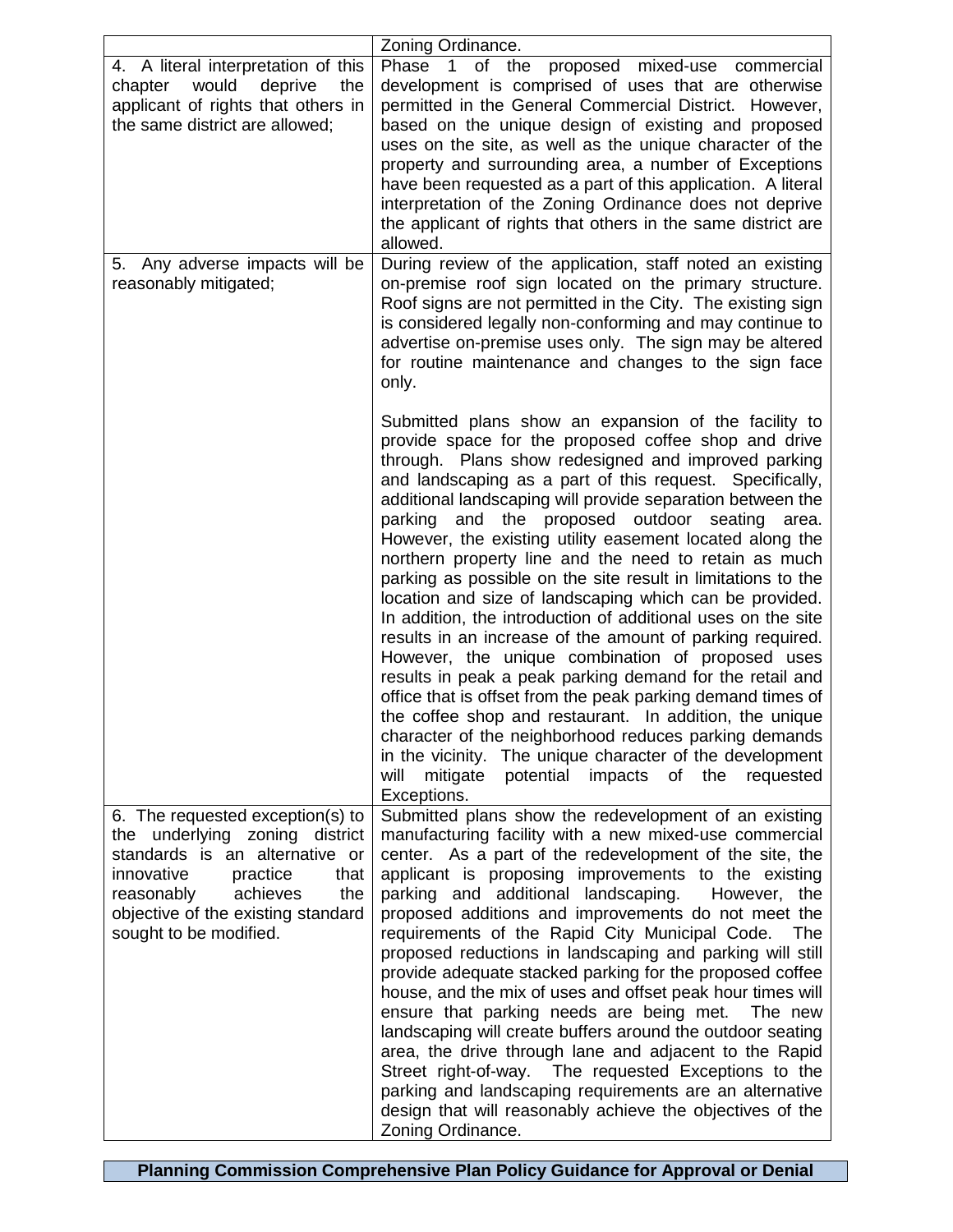**In considering an application for approval or denial the Planning Commission finds that the application either complies or does not comply with the following values, principles, goals, and policies within the Rapid City Comprehensive Plan:**

|                 | <b>Comprehensive Plan Conformance - Core Values Chapters</b>                                                                                                                                                                                                                                                                                                                                               |
|-----------------|------------------------------------------------------------------------------------------------------------------------------------------------------------------------------------------------------------------------------------------------------------------------------------------------------------------------------------------------------------------------------------------------------------|
|                 | A Balanced Pattern of Growth                                                                                                                                                                                                                                                                                                                                                                               |
| <b>BPG-3.1A</b> | Balanced Uses: The proposed redevelopment of the site will create a mix of<br>commercial uses in an existing structure in a unique neighborhood in close<br>proximity to City parks and two major commercial centers of the City                                                                                                                                                                           |
|                 | A Vibrant, Livable Community                                                                                                                                                                                                                                                                                                                                                                               |
| $LC-1.1A$       | Innovative Design: The proposed development introduces a mix of uses into an<br>existing structure, encouraging creativity and flexibility in the redevelopment of<br>this existing neighborhood.                                                                                                                                                                                                          |
|                 | A Safe, Healthy, Inclusive, and Skilled Community                                                                                                                                                                                                                                                                                                                                                          |
| N/A             | N/A                                                                                                                                                                                                                                                                                                                                                                                                        |
| ி்்∧            | <b>Efficient Transportation and Infrastructure Systems</b>                                                                                                                                                                                                                                                                                                                                                 |
| N/A             | N/A                                                                                                                                                                                                                                                                                                                                                                                                        |
| G               | <b>Economic Stability and Growth</b>                                                                                                                                                                                                                                                                                                                                                                       |
| N/A             | N/A                                                                                                                                                                                                                                                                                                                                                                                                        |
|                 | <b>Outstanding Recreational and Cultural Opportunities</b>                                                                                                                                                                                                                                                                                                                                                 |
| N/A             | N/A                                                                                                                                                                                                                                                                                                                                                                                                        |
|                 | <b>Responsive, Accessible, and Effective Governance</b>                                                                                                                                                                                                                                                                                                                                                    |
| GOV-2.1A        | Public Input Opportunities: The Major Amendment to the Planned Development<br>requires notification of surrounding property owners located within 250 feet of the<br>property boundary and posting of a sign on the property. These notification<br>requirements allow public input into the proposed development. As of this<br>writing, there have been no inquiries into the requested Major Amendment. |

| <b>Comprehensive Plan Conformance - Growth and Reinvestment Chapter</b>                                                                                                               |                                             |                      |
|---------------------------------------------------------------------------------------------------------------------------------------------------------------------------------------|---------------------------------------------|----------------------|
|                                                                                                                                                                                       | <b>Future Land Use Plan Designation(s):</b> | Mixed Use Commercial |
| <b>Design Standards:</b>                                                                                                                                                              |                                             |                      |
| GDP-MU1<br>Activity generating uses, including restaurants and shops, should be concentrated<br>near public spaces such as City parks, to promote visibility and pedestrian activity. |                                             |                      |

| <b>Comprehensive Plan Conformance - Neighborhood Area Policies Chapter</b> |                                                                                |  |  |
|----------------------------------------------------------------------------|--------------------------------------------------------------------------------|--|--|
|                                                                            | Neighborhood:   Downtown/Skyline Drive Neighborhood                            |  |  |
| <b>Neighborhood Goal/Policy:</b>                                           |                                                                                |  |  |
| DSD-NA1.1C                                                                 | Mixed Use Development: The proposed development is an adaptive reuse           |  |  |
|                                                                            | of and existing structure located within a primary corridor of the city and in |  |  |
|                                                                            | close proximity to the Central Business District.                              |  |  |

**The Development Review Team Recommends that the request for a Final Planned Development be approved for the following reasons:**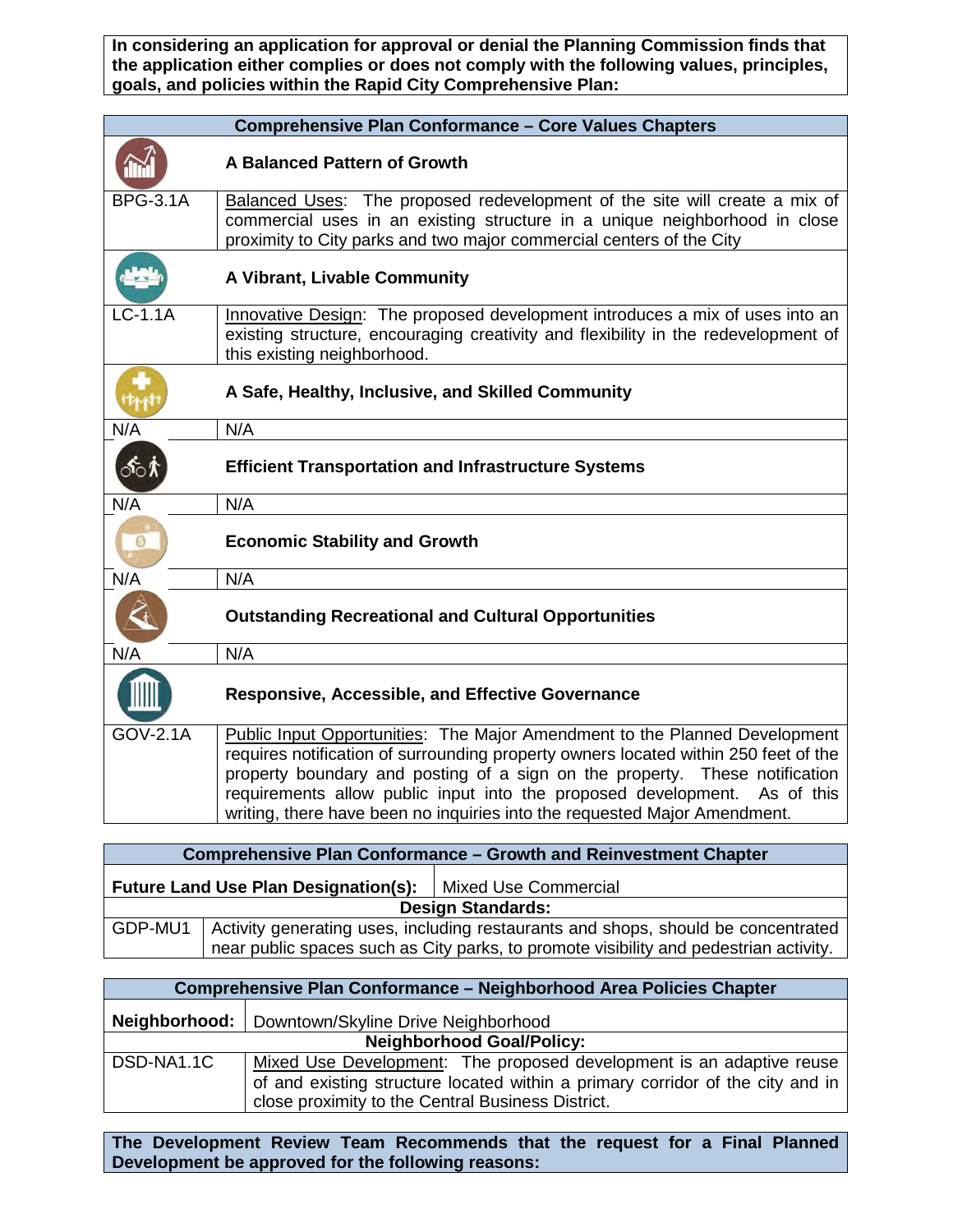| The applicant has proposed mixed-use commercial development comprised of retail<br>and services, including a restaurant and coffee shop with a drive through. Due to the<br>increased number of uses proposed for the property, the applicant has requested<br>reductions in the required amount of off-street parking spaces and the landscaping on<br>the site. However, based on the unique operation of the facilities and the character of<br>the neighborhood, it appears that the requested Exceptions will support the intent of the<br>Zoning Ordinance and will not adversely impact the public welfare or character of the<br>neighborhood. |
|--------------------------------------------------------------------------------------------------------------------------------------------------------------------------------------------------------------------------------------------------------------------------------------------------------------------------------------------------------------------------------------------------------------------------------------------------------------------------------------------------------------------------------------------------------------------------------------------------------------------------------------------------------|
|                                                                                                                                                                                                                                                                                                                                                                                                                                                                                                                                                                                                                                                        |
| Mixed use development located in the centrally located, urban commercial areas of the<br>City are specifically encouraged in the Rapid City Comprehensive Plan.                                                                                                                                                                                                                                                                                                                                                                                                                                                                                        |
| The proposed Final Planned Development is for Phase 1 of the project only. Phase 2<br>will require a Major Amendment to the Planned Development and will include additional                                                                                                                                                                                                                                                                                                                                                                                                                                                                            |

parking, retail, and services uses, including a potential microbrewery.

### **Staff recommends that the requested Final Planned Development be approved with the following stipulations:**

| 1. | The requested Exception to reduce the required amount of off-street parking from 122<br>spaces to 70 spaces is hereby granted. All parking shall be designed in compliance with<br>the requirements of the Rapid City Municipal Code;                                                                                                                                                                                                                                                                                                                                                                                                                 |
|----|-------------------------------------------------------------------------------------------------------------------------------------------------------------------------------------------------------------------------------------------------------------------------------------------------------------------------------------------------------------------------------------------------------------------------------------------------------------------------------------------------------------------------------------------------------------------------------------------------------------------------------------------------------|
| 2. | The requested Exception to reduce the required amount of landscaping points provided<br>on the property from 68,718 points to 57,724 points is hereby granted. All landscaping<br>shall be installed and maintained in compliance with the Rapid City Municipal Code and<br>with the landscaping plan submitted and approved as a part of this request;                                                                                                                                                                                                                                                                                               |
| 3. | The requested Exception to waive the required number of landscaping islands from 2 to<br>0 is hereby granted, provided that a landscaping node around the proposed menu board<br>be provided as shown on submitted plans in order to provide separation between the<br>drive through lane and the parking lot.                                                                                                                                                                                                                                                                                                                                        |
| 4. | The requested Final Planned Development is for Phase 1 of development only. Prior to<br>issuance of a building permit for Phase 2, a Major Amendment to the Planned<br>Development is required. Phase 1 does not include an on-sale liquor use or a<br>microbrewery;                                                                                                                                                                                                                                                                                                                                                                                  |
| 5. | All signage shall comply with the requirements of the Rapid City Municipal Code.<br>Electronic or Light Emitting Diode (LED) message centers are not permitted as a part of<br>this request. The addition of LED message centers in the future shall require a Major<br>Amendment to the Planned Development. A sign permit shall be obtained for each sign;                                                                                                                                                                                                                                                                                          |
| 6. | This Final Planned Development shall allow for a mixed-use commercial development on<br>the property. All requirements of the General Commercial District shall be continually<br>maintained unless specifically permitted as a stipulation of this Final Planned<br>Development or a subsequent Major Amendment to the Planned Development. All uses<br>permitted in the General Commercial District shall be permitted contingent upon an<br>approved building permit and provision of sufficient parking. All conditional uses or any<br>use that results in an increase in parking shall require a Major Amendment to the<br>Planned Development. |